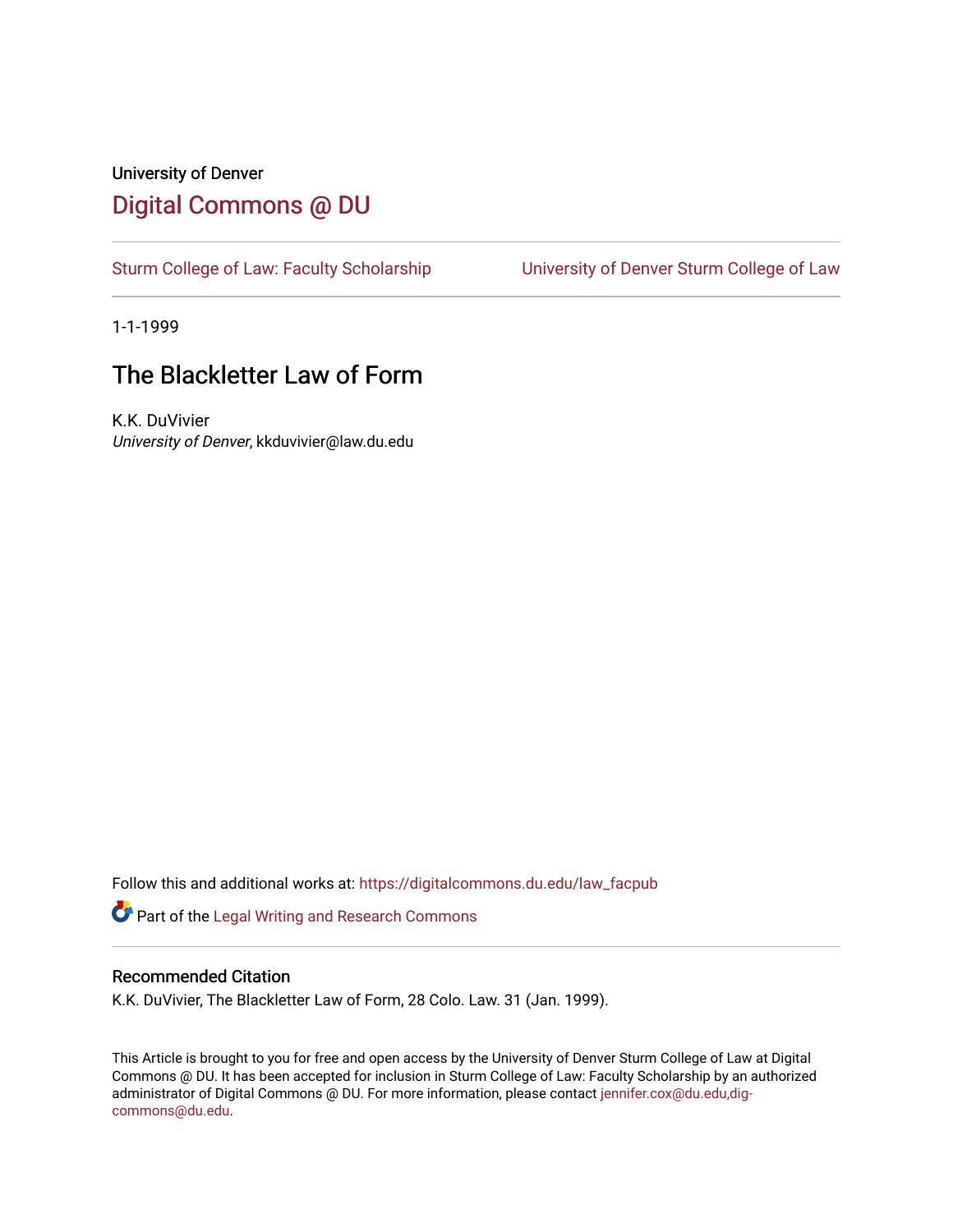## The Blackletter Law of Form

#### Publication Statement

Copyright is held by the author. User is responsible for all copyright compliance.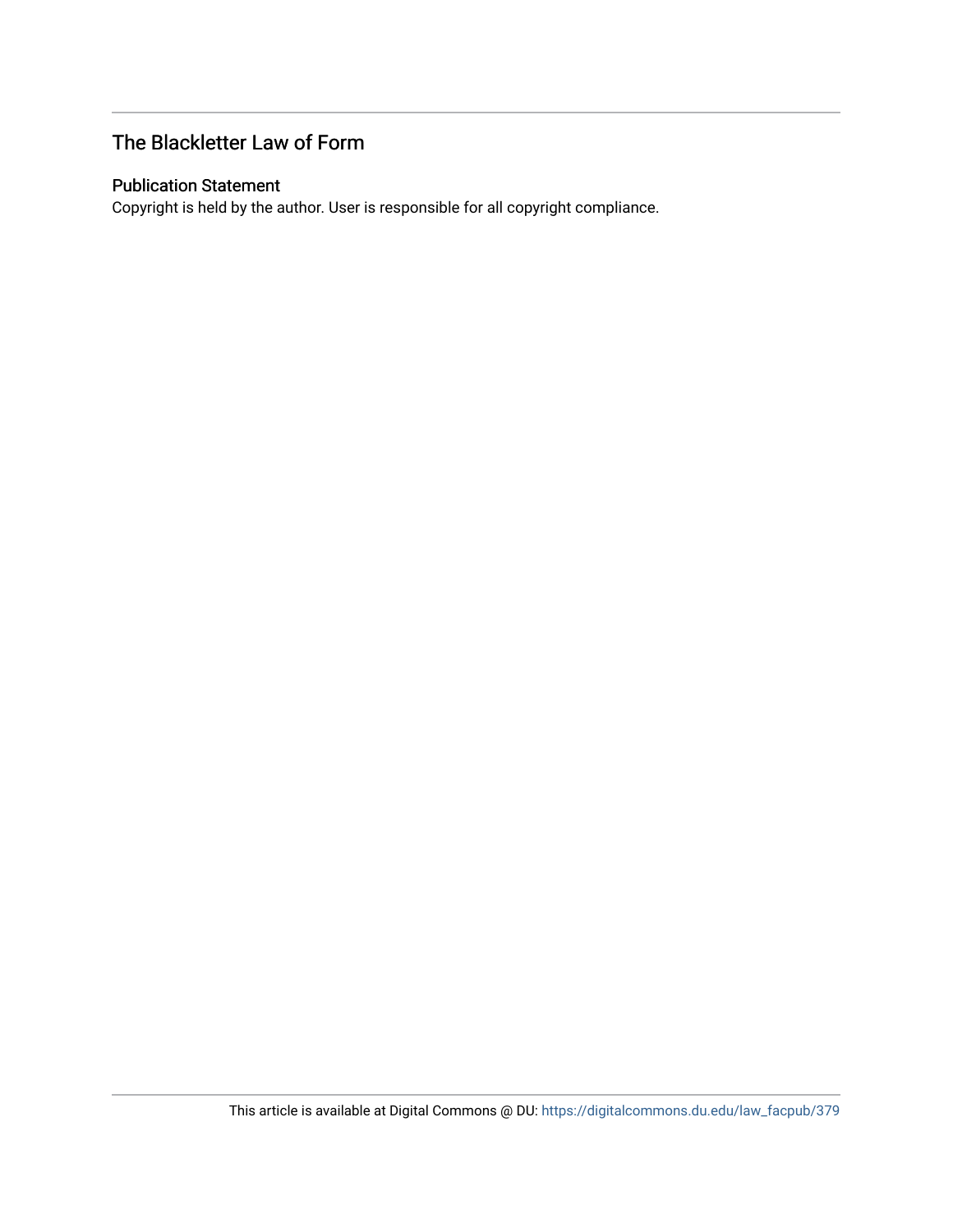## **The Scrivener: Modern Legal Writing**



# **The Blackletter Law of form**

*by KK DuVivier I* © 1999 KK. DuVivier

Substance, rather than form, should be the first concern of any lawyer drafting a brief. However, just as writing style can have an impact on the image we project, so can the overall impression we make be significantly impacted by the format of our brief.

The Committee on Rules of Practice and Procedure of the Judicial Conference of the United States has revised the federal rules of procedure to make them more understandable and user-friendly. The revised rules became effective December 1, 1998.<sup>2</sup> This article focuses primarily on the new requirements of Federal Appellate Rule 32, aimed at improving the readability of briefs.<sup>3</sup>

#### **Typeface and Readability**

Although many forms of type may be legible, or clearly defined, they may not be readable. Readability describes ease of reading, specifically how some typefaces are suitable for long texts meant for continuous reading.4 People read text in groups of words at a time. Shapes made by the letters on a page enable the readers to recognize more easily groups of letters as words and thus to interpret the meaning of a text. If the print is too close together, it becomes too black and dense for easy reading.

The objective is to draw the eye to the next character in a word, but not to draw the words together or to draw the eye to the next line down. Most printed materials-newspapers, books, and professionally printed briefs-are printed in proportionally spaced, serif type for best readability.

**Q:** *What is proportionally spaced type?*

A: This paragraph is in Courier, a commonly used monospaced type that allots the same amount of space for every letter. Typewriters produce

#### **DO YOU HAVE QUESTIONS ABOUT LEGAL WRITING?**

KK DuVivier will be happy to address them through *The Scrivener* column. Send your questions to: K.K. DuVivier, University of Colorado School of Law, Campus Box **401,** Boulder, **CO 80309-0401** or through e-mail to: duvivier@spot.colorado.edu.

monospaced or equally spaced words. Pica typewriters produce ten characters per inch **(10** cpi), and elite typewriters produce 12 cpi.

This paragraph is in Times New Roman, a proportionally spaced type designed in 1931 for *The Times* newspaper in London. Proportionally spaced type varies the horizontal space for characters depending upon the width of the character, so that a capital "M" is given more space than a lower case "i." Most word processors have the capability to form proportionally spaced type.

**Q:** *The new federal rules provide that the proportionally spaced typeface must include serifs, but that sans-serif type may be used in headings and captions.5 What are serifs?*

*A:* This paragraph is again in Times New Roman, which is a serif type. Serifs are the short lines that extend from the upper and lower ends of letters. The serifs emulate strokes of written words and help reinforce a group of letters as a word. They also help draw the eye horizontally to the next word instead of allowing it to wander to the line above or below.

This paragraph is in san-serif type. San-serif typefaces do not have additional marks at the ends of letters. San-serif type may require wider spacing to be more readable.

**Q:** *The new federal rules require that proportionally spaced type must be 14 point or larger.6 What does 14 point mean?*

*A.* Typesize is measured in points. There are approximately **72** points to an inch. This paragraph is in 14-point type. The larger the point size, the larger the typeface.

#### **Emphasis and Readability**

Variants add emphasis to parts of the text. Some of the most common methods of emphasizing a word or phrase are the following: **(1)** bold; (2) *italics;* (3) underlining; or (4) ALL CAPS. Be careful, however, because some methods of emphasizing words actually diminish readability.

*KK DuVivier is a senior instructor of Legal Writing and Appellate Court Advocacy at the University of Colorado School of Law, Boulder*